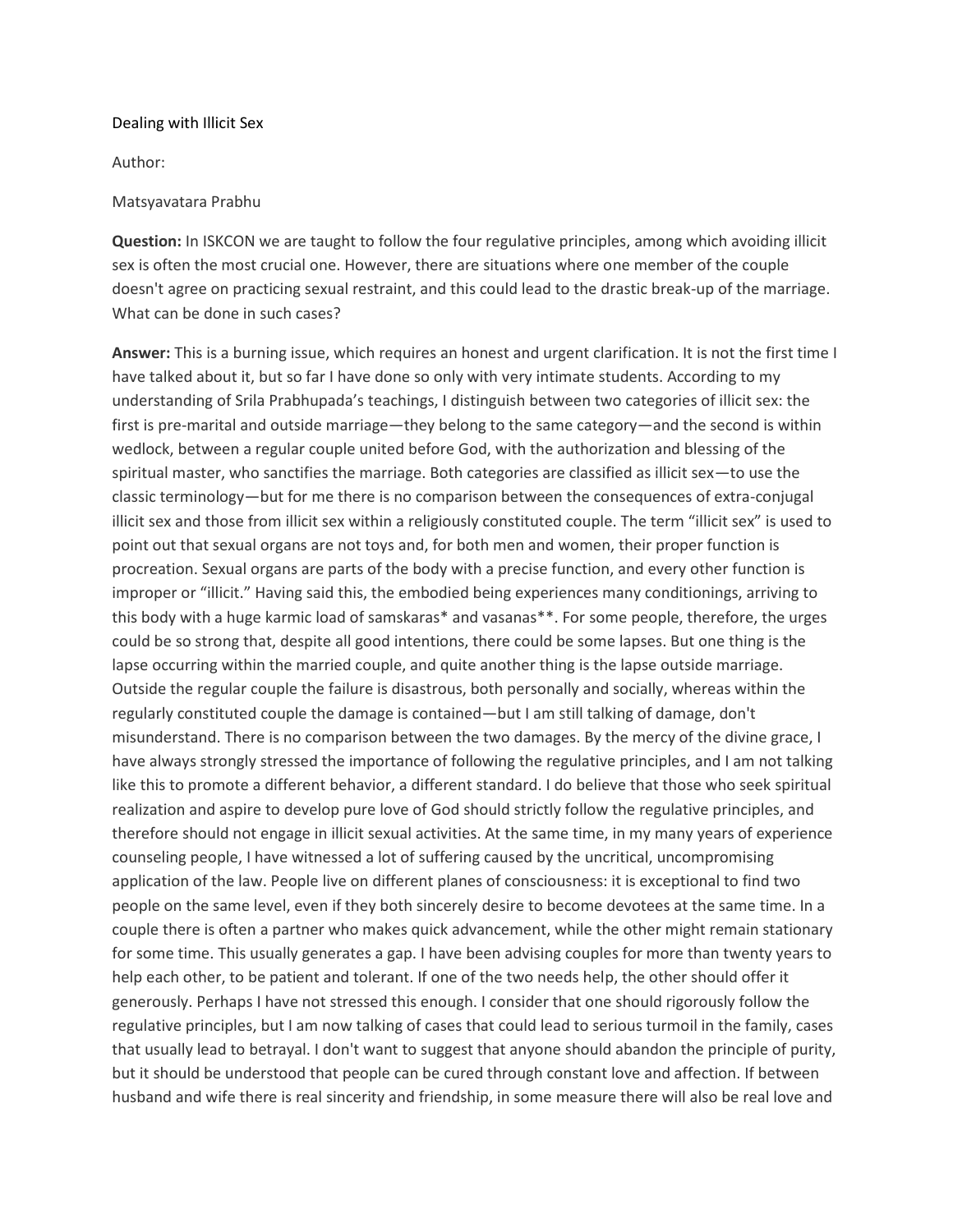affection. If the willingness to overcome one's limitations is there, some careful concessions can be excused, thus avoiding big, serious, irreparable havoc. In my answer I limit myself to say that we shouldn't put extramarital illicit sex on the same level as the occasional weaknesses in married life. Considering them the same would show a lack of spiritual comprehension and maturity and a misunderstanding of the function of controlling sexual energies. To rectify a person—to rectify the character, to cure a disease—we need to follow the path of recovery. An expert doctor always knows how to administer the medicine. I am not surprised or astonished if a young couple of my students once in a while indulge in effusions that go beyond the limit. Of course, I absolutely don't encourage such things because they dissipate emotional resources and increase bodily identification, distracting the devotee from the real purpose of life: Krishna-bhakti. At the same time, I am in my late fifties and I have some knowledge and experience of psychology; I have seen people who have rigidly negated their impulses for a long time and later—even in the guise of renouncers—have abandoned their religious vows. Repression and Sublimation Whoever represses his sexual instincts without being able to sublimate them—which means increasing his sadhana and connection to guru and Krishna—won't be able to resist long enough, and will inevitably head for a fall down. These fall downs could be so serious that the individual thrown in such a state of moral and spiritual prostration might not be able to rise again, at least in that lifetime. As the Vaishnava scriptures explain, only a few people in this age are already so elevated that they can immediately and completely abstain from sexual activity. The majority of people need gradual distancing, protected by the institution of marriage and regulated by the four principles—the necessary groundwork for ethical life and the pursuit of spiritual realization. The management of emotions requires great competence and maturity, both cultural and spiritual. The guidance and direct assistance of the spiritual master is therefore essential, especially in crucial moments of life, when one is called to make fundamental choices (e.g.: choice of asrama) that, if wrongly handled, could jeopardize or stop spiritual advancement. Both repression of instincts and indiscriminate indulgence can produce neurosis and serious personality disorders. Our Vaishnava literature explains that psycho-physical energies, indispensable for the journey towards transcendence, should be neither negated or repressed, nor indiscriminately dispersed; they should be correctly used, beneficially to the development of personality. In other words, they should be sublimated by engaging in devotional service. Hari-nama japa and nama sankirtana, Deity worship and spiritual association are the best means to overcome problems of lust. Experience teaches us that through the discipline of bhakti yoga not only is possible to sublimate impulses—by the elimination of their self-destructive unconscious charge—but also to re-integrate them on the plane of pure consciousness, as divine rasa. Otherwise, when one gives in to such impulses without discrimination, they obscure the consciousness, provoking confusion, frustration and suffering; they enslave the subject in ephemeral conceptions and bodily identities, in destructive tendencies and instincts. The science of bhakti aims at the exact opposite: making the person fully conscious of his divine nature, his own relationship with God and an instrument for everybody's well being, including his own. The second and third chapter of the Bhagavad-gita teach us that whoever represses certain impulses but keeps cultivating attachment for the sense objects in the mind—persisting in their contemplation and internally longing for them—won't succeed in the path of yoga.\*\*\* We need to learn how to dissociate from the sense objects psychologically, transcending the problem. For this there is a discipline or a route to follow, with arrangements and methods that partially differ from person to person, according to the various states of consciousness and psychological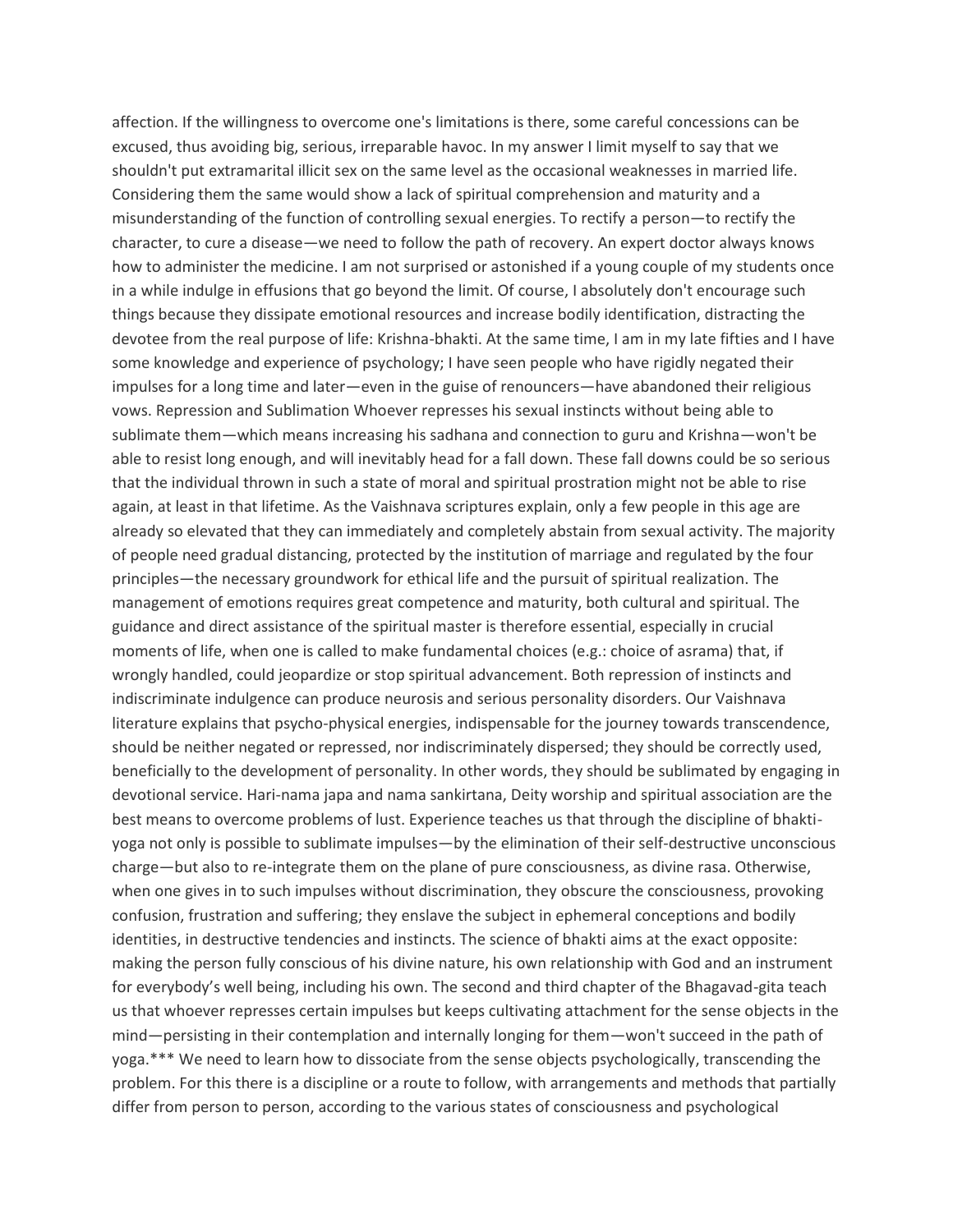conditioning. Such different arrangements are obviously all finalized to reach the same objective: to overcome bodily identification and selfish gratification, and to develop pure bhakti.\*\*\*\* Krishna says that discovering a higher taste is necessary to abandon the inferior, conditioned and conditioning taste—source of multiple sufferings—and to reorient physical and mental dynamics: "The embodied soul may be restricted from sense enjoyment, though the taste for sense objects [the desire for them] remains. By experiencing a higher taste and ceasing such engagements, he becomes fixed in [Krishna] consciousness." \*\*\*\*\* Right and Wrong Decisions We should try to be honest and serious, first of all with ourselves. We should have a balanced vision and not allow people to take the vow of lifelong celibacy at a young age, without first having shown tangible signs of maturity and dominion over the senses. This maturity should be on different planes: cognitive, emotional and behavioral. A choice that is the best in absolute terms can produce serious damages if made at the wrong time, due to the person's lack of preparation. If not properly helped, the person who has such difficulties generally develops a sense of self-failure and a heavy sense of guilt, which eventually cause inhibition, depression, emotional blocks and the stop of spiritual progress. This sense of guilt can be defined as pathological, whereas a healthy and beneficial sense of guilt arises when the person is aware of his mistakes and deeply repents them, finding in himself, guru and Krishna, the energies to rise above them. Regarding such sensitive issues, specifically connected to life in the grihastha asrama, I have noticed over many years unhealthy symptoms and many damages produced by hasty decisions and a rigid mentality. Many marriages have failed because the person experiencing difficulty in restraining the senses—when confronted with an overly rigid partner—has looked for satisfaction outside the marriage, starting love affairs and betraying the spouse, thus producing a hellish condition for all the people involved. I recall a whole list of rigid people who first ruined their family members and then ruined themselves. Real affection means to come forward to the needs of others, and I believe that every real need in the family has to be taken into serious consideration. If a person thinks that he or she can't or shouldn't concede anything, absolutely nothing, such person should not get married. And if they do get married, throughout their whole matrimonial life they will be bitterly reminded that they should not have married. Couple means two people, two people who promise to help each other for the rest of their lives. If one is in need and the other doesn't help, I don't know how this refusal could be beneficial for his spiritual advancement, and how it could be done in the name of devotion for Krishna. Of course there can be embarrassment, little enthusiasm and whatever else, but something has to be done to help. I have seen so many cases of conflict and I have come to the deep conviction that there must be a mediation, there must be reciprocal affection, reciprocal care. When the desire for intercourse assumes a dangerous psychological proportion—producing a "fixed idea," a true neurosis—we should act as with any other disease, looking for a remedy and a cure. When I acted as a direct witness and I advised people in this way, they often solved their problem brilliantly, gradually finding balance, detachment and serenity, discovering a type of affection that was not based on sexual intercourse. Real affection, spiritual affection, has no need for sexual intercourse or physical contact. Such affection is the achievement of the target of bhakti, and is obtained after a long practice; it is not a starting point. At the beginning the couple might endeavor to overcome the problem, but to rise above it the effort must be equipped with enough capacity and experience, and above all enough cultural and spiritual maturity in Krishna consciousness. Cultural Conditioning I spoke about religious duties, but now I wish to mention the cultural environment where every one of us—consciously or unconsciously—lives. Over the last century Western culture has been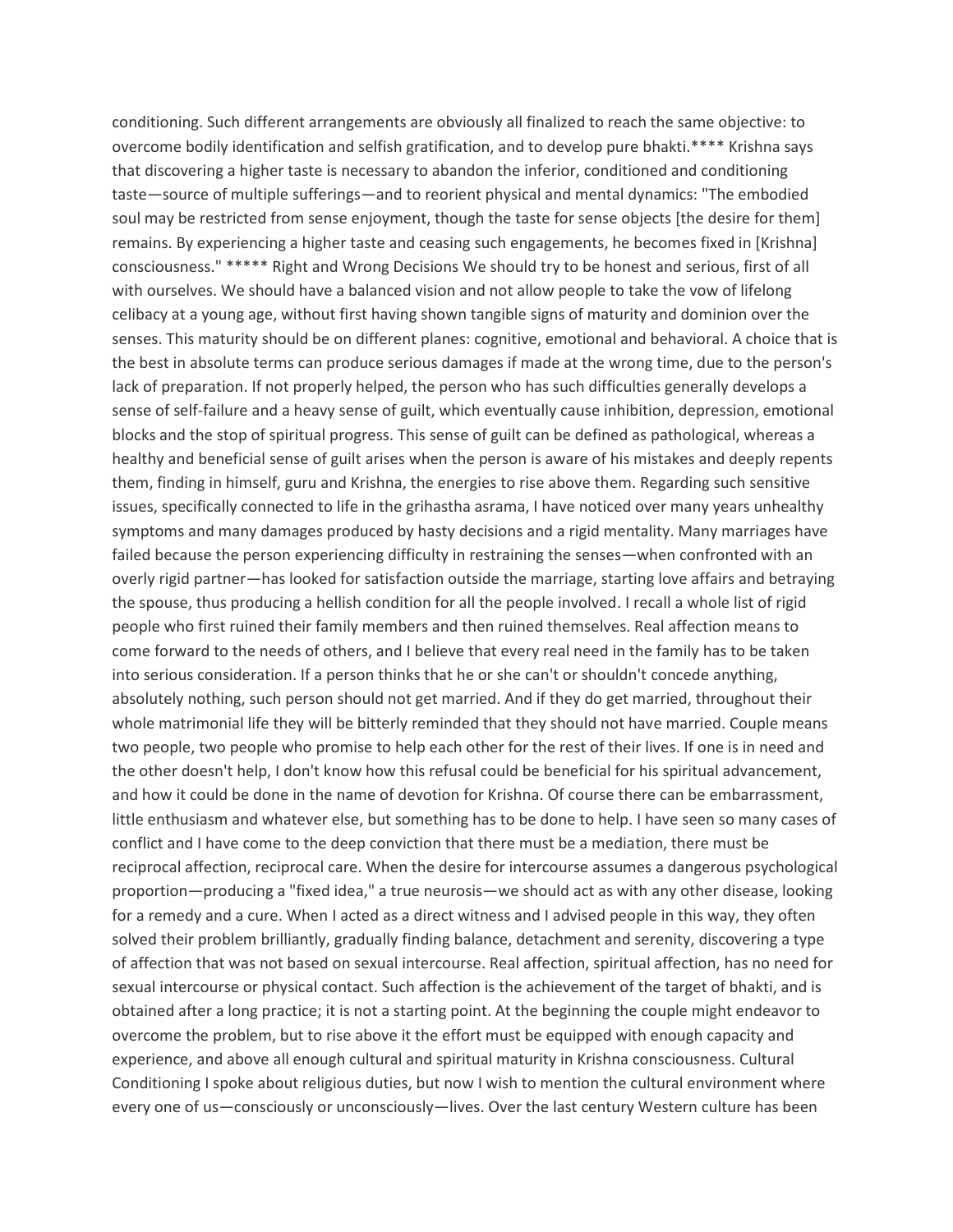increasingly fascinated by rationalism and materialism, progressively polluting itself with a pseudo scientific literature\*\*\*\*\*\* that has considerably contributed to the development of a dangerously permissive sexual behavior. Such literature has induced people to think of eroticism and sexual acts as something physiologically necessary, comparing sex desire to the need for food and air. Not only have they presented the satisfaction of such an urge as inevitable, they even declared that whoever neglects it would develop psychological disorders. It is difficult to calculate the extent of harm that such mentality has caused and is causing. It is truly a social and psychological plague, both on the collective and on the individual level. Spiritual Affection On the plane of spiritual realization, of spiritual affection and friendship, sexual intercourse becomes totally needless, extraneous and artificial. But, as we know, people acquire perfection after long efforts. According to sastras, a married couple that can transcend illicit sex is on the direct, true path towards perfection. Until there are distractions, spiritual realization is overcast and shadowed. Besides the authoritative sastric statements in this regard, the results of scientific research made by some American universities (Wisconsin, 1968) demonstrate that numerous couples can live well without sexual intercourse, provided they cultivate their interest for elevated ethical values. First of all—as I said at the beginning of my answer—people should try hard to abstain from extra-conjugal sex, because this generates hellish conditions in the society, in the family, in the couple and in the relationship between parents and children. Such illicit connections, metaphorically speaking, create hell; they create great embarrassment and pain; they condemn children to experience distress and harmful life-models, and condemn the spouse to anguish and deep suffering. Illicit sex in family life is like giving methadone to a heroin-addict. Methadone is better than heroin (extramarital conjugal sex), but better than methadone is to rise above the problem. Methadone also creates addiction, but not as strong and devastating as the addiction created by heroin. Illicit sex in family life creates dependence, addiction and identification with the body—besides being a great waste of energy—but there is no comparison with illicit sex out of wedlock. When my students intend to get married I ask them to get to know each other very well; they should thoroughly inquire about the other's choices and priorities in life. They should become deeply aware of the responsibility, the obligation, and the burden they assume in getting married. Then I become the witness, and I commit myself to help both of them to overcome all the difficulties and to face their responsibilities, which include economical, social, and emotional aspects. These are all comprised in the sphere of family responsibility and, consequently, of spiritual realization. As I told you many times, ultimately to solve this type of problems the real solution is to seriously adopt a Krishna conscious mentality. But now I believe I should stop here with the answer. Obviously, given the magnitude and complexity of the theme, this answer will not satisfactorily exhaust the various topics touched, but it will merely serve as an orientation tool for deeper study and meditation. Notes \*1. Traces in the memory that determine the conformation of the deep psyche or unconscious, and which are the origin of mental tendencies and automatisms. \*\*2. Latent tendencies that condition the individual character and behavior. \*\*\*3. "While contemplating the objects of the senses, a person develops attachment for them, and from such attachment lust develops, and from [frustrated] lust anger arises. From anger, complete delusion arises, and from delusion bewilderment of memory. When memory is bewildered, intelligence is lost, and when intelligence is lost one falls down again into the material pool." Bhagavad-gita 2.62-63. \*\*\*\*4. The Supreme Personality of Godhead said: "O Partha, when a man gives up all varieties of desire for sense gratification, which arise from mental concoction, and when his mind, thus purified, finds satisfaction in